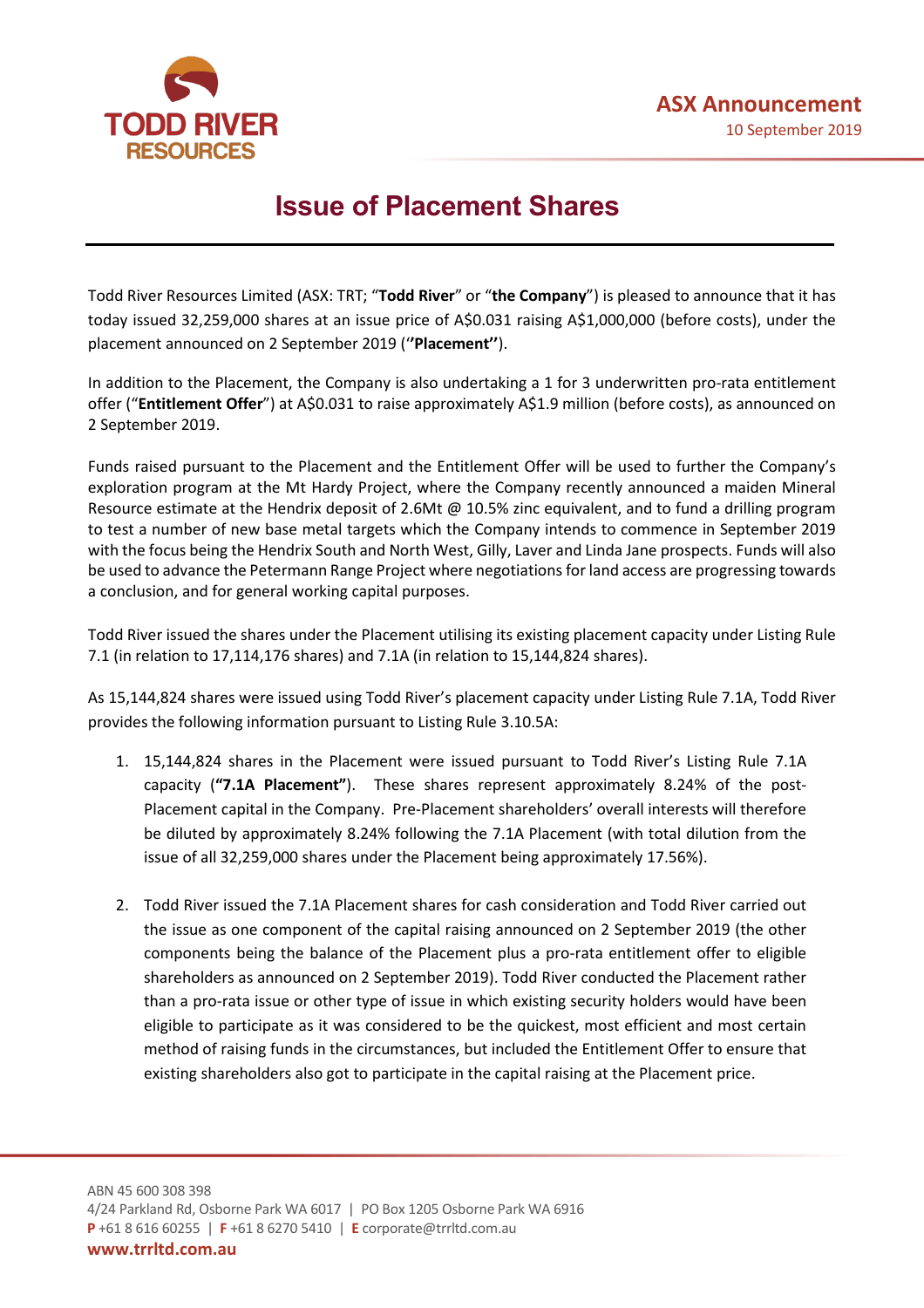

3. The Placement was not underwritten. The Company will pay a 6% capital raising fee on the funds raised under the Placement to the lead manager to the Placement, Hartleys Limited. In addition, Hartleys Ltd (or its nominee) will be issued 2.87 million unlisted options exercisable at 11.2 cents on or before 3 years from the date they are issued following completion of the capital raising, subject to shareholder approval. Todd River has also incurred expenses including legal, listing and other expenses in connection with the Placement.

An Appendix 3B applying for quotation of the shares issued under the Placement, together with a cleansing notice in respect of those shares under section 708A(5)(e) of the Corporations Act 2001 (Cth), have today been lodged with ASX.

## **Will Dix, MD– Todd River Resources**

| <b>Enquiries:</b><br>Will Dix, MD | +61 8 6166 0255      |
|-----------------------------------|----------------------|
| Nicholas Read<br>Read Corporate   | + 61 (0) 8 9388 1474 |

## **Forward-looking statements**

This release contains forward-looking statements. The words 'forecast', 'estimate', 'likely', 'anticipate', 'believe', 'expect', 'project', 'predict', 'outlook', 'guidance', 'intend', 'should', 'could', 'may', 'target', 'plan' and other similar expressions are intended to identify forward-looking statements. Indications of, and guidance on, future earnings and financial position and performance are also forward-looking statements. Forward-looking statements in this release include statements regarding our strategy, future operational and financial results, acquisitions, future projects, the results of the capital raising and the use of proceeds therefrom. You are cautioned not to place undue reliance on forward-looking statements. The forwardlooking statements, opinions and estimates provided in this release are based on assumptions and contingencies that are subject to change without notice, as are statements about market and industry trends, which are based on interpretations of current market conditions. Forward looking statements including projections, guidance on future earnings and estimates are provided as a general guide only and should not be relied upon as an indication or guarantee of future performance. Forward-looking statements are subject to known and unknown risks and uncertainties, there can be no assurance that actual outcomes will not differ materially from forward-looking statements and readers are cautioned not to place undue reliance on these forward looking statements. The Company assumes no obligation to update or revise these forward-looking statements to reflect any change in expectations or assumptions.

#### **Compliance statement – mineral resources**

The information in this announcement that relates to Mineral Resources is extracted from the Company's ASX announcement dated 10 July 2019 "Maiden Mineral Resource Estimate at Mt Hardy" available to view at www.asx.com.au, and was completed in accordance with the guidelines of the JORC Code (2012). The Company confirms that it is not aware of any new information or data that materially affects the information included in the original market announcement and that all material assumptions and technical